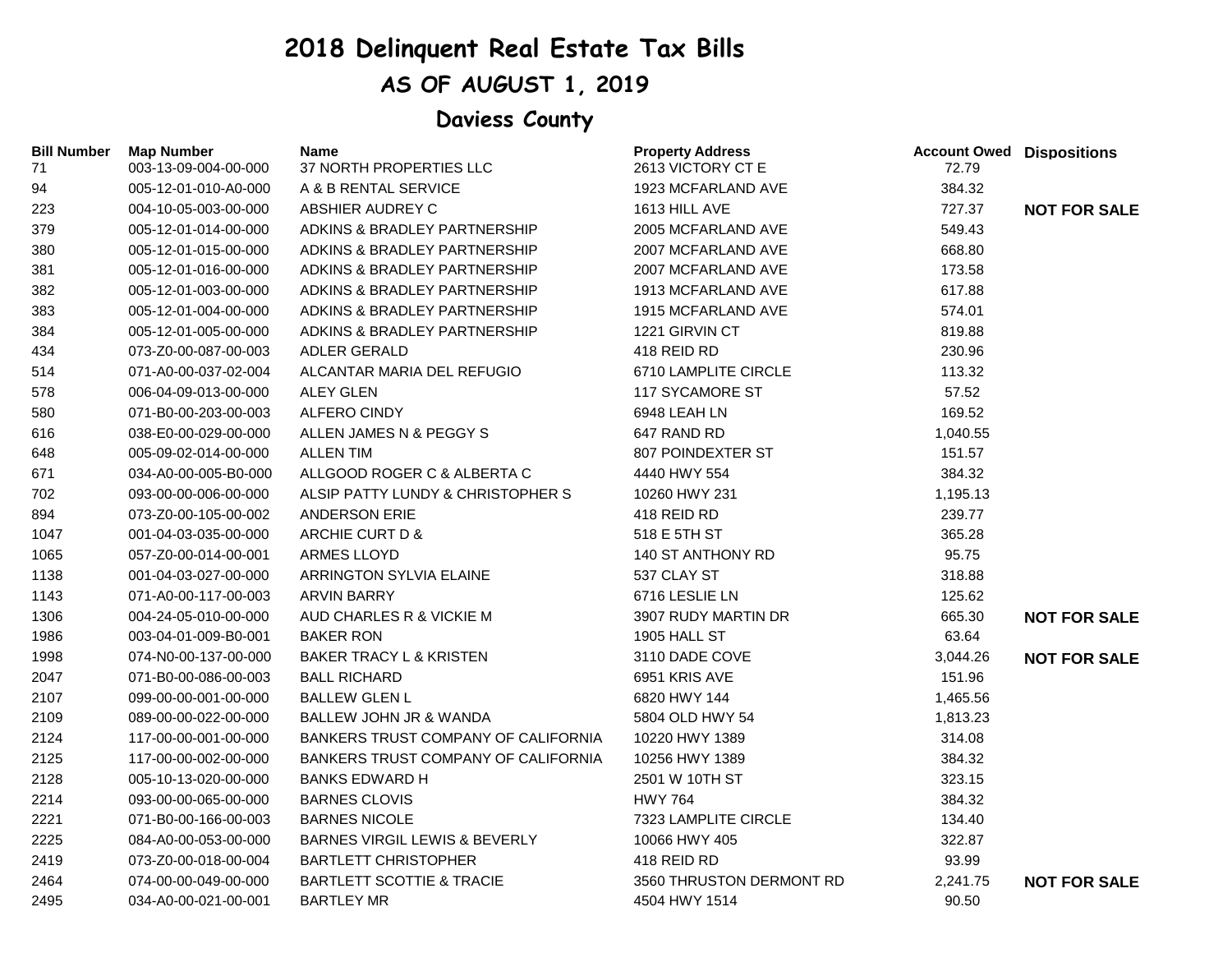| 2503 | 003-05-02-008-00-000 | <b>BASHAM ALLEN D JR</b>             | 1836 CHURCHILL DR        | 271.85   |                     |
|------|----------------------|--------------------------------------|--------------------------|----------|---------------------|
| 2520 | 073-Z0-00-138-00-005 | <b>BASHAM JAMES</b>                  | 418 REID RD              | 199.39   |                     |
| 2608 | 071-B0-00-067-00-002 | <b>BAXTER MORGAN</b>                 | 6938 LESLIE LN           | 187.09   |                     |
| 2783 | 093-00-00-045-00-000 | <b>BELCHER ANNA FAYE</b>             | 11300 HWY 231            | 1,471.33 |                     |
| 2811 | 002-08-06-014-00-000 | <b>BELCHER TRACY</b>                 | 1511 ALEXANDER AVE       | 277.34   |                     |
| 2843 | 077-00-00-039-00-000 | <b>BELL BRENT L &amp; TRICIA</b>     | 6930 HWY 231             | 296.53   |                     |
| 2867 | 130-A0-00-093-00-000 | <b>BELL LINWOOD</b>                  | <b>WALNUT ST</b>         | 601.52   |                     |
| 3425 | 005-03-05-015-00-000 | BISHOP DONALD SR & MILDRED           | 1110 W 11TH ST           | 112.47   | <b>NOT FOR SALE</b> |
| 3658 | 128-00-00-021-02-000 | BLAN DAVID W & LENIAH R              | 9206 JACK HINTON RD      | 1,152.95 |                     |
| 3797 | 004-15-05-003-00-000 | <b>BLEDSOE ANTHONY RAY</b>           | 2221 BITTEL RD           | 412.89   | <b>NOT FOR SALE</b> |
| 3903 | 002-10-03-050-00-000 | <b>BOARMAN DARYL &amp; TONYA</b>     | 1506 WING AVE            | 1,051.66 |                     |
| 4092 | 011-00-00-099-00-000 | <b>BOLING NAOMI</b>                  | <b>HWY 60 W</b>          | 50.67    |                     |
| 4415 | 004-20-19-050-00-000 | <b>BOWLDS ALLYSON E</b>              | 2227 TAMARACK RD         | 1,339.69 |                     |
| 4476 | 005-13-03-003-00-000 | <b>BOWMAN CHRISTI A</b>              | 3006 FLAMINGO AVE        | 355.51   |                     |
| 4477 | 006-07-04-012-00-000 | <b>BOWMAN CHRISTI A</b>              | 1915 W 3RD ST            | 496.56   |                     |
| 4519 | 037-A0-00-030-00-000 | BOYD STEPHEN W & LORI A              | 231 BON HARBOR COVE      | 2,889.78 |                     |
| 4585 | 077-Z0-00-032-00-006 | <b>BRADEN KENNETH</b>                | 6556 HWY 231             | 81.71    |                     |
| 4597 | 005-12-01-013-00-000 | BRADLEY CHARLOTTE & LESTER ADKINS    | 2003 MCFARLAND AVE       | 173.58   |                     |
| 4598 | 005-12-01-017-00-000 | BRADLEY CHARLOTTE & LESTER ADKINS    | 2011 MCFARLAND AVE       | 577.50   |                     |
| 4631 | 004-13-02-001-00-000 | BRADLEY ROBERT A JR                  | 1560 ROOSEVELT RD        | 1,834.37 |                     |
| 4632 | 003-03-04-006-00-000 | <b>BRADLEY ROBERT JR</b>             | 1005 E 19TH ST           | 289.57   |                     |
| 4636 | 005-12-01-006-00-000 | BRADLEY WILLIAM R & CHARLOTTE        | 1209 GIRVIN CT           | 898.87   |                     |
| 4637 | 005-12-01-009-00-000 | BRADLEY WILLIAM R & CHARLOTTE &      | 1919 MCFARLAND AVE       | 675.82   |                     |
| 4638 | 005-12-01-012-00-000 | BRADLEY WILLIAM R & CHARLOTTE F      | 2001 MCFARLAND AVE       | 568.71   |                     |
| 4639 | 005-12-01-036-00-000 | BRADLEY WILLIAM R & CHARLOTTE F &    | 1201 OMEGA ST            | 178.44   |                     |
| 4640 | 005-12-01-007-00-000 | BRADLEY WILLIAM R & CHARLOTTE J      | 1210 GIRVIN CT           | 661.81   |                     |
| 4641 | 005-12-01-008-00-000 | BRADLEY WILLIAM R & CHARLOTTE J      | 1222 GIRVIN CT           | 647.75   |                     |
| 4833 | 006-11-02-002-00-000 | <b>BRAY CHRISTOPHER &amp; LISA D</b> | 237 EDWARDS ST           | 133.26   |                     |
| 4839 | 042-A0-00-004-00-000 | <b>BRAY JOHN JR</b>                  | 7706 HWY 81              | 454.01   |                     |
| 4858 | 037-00-00-003-00-000 | BREKK PROPERTIES LLC                 | <b>HARBOR CREST COVE</b> | 1,685.63 |                     |
| 4859 | 006-15-12-001-00-000 | <b>BREKK PROPERTIES LLC</b>          | 3615 W 2ND ST            | 3,896.60 |                     |
| 4860 | 006-15-12-002-00-000 | <b>BREKK PROPERTIES LLC</b>          | 3709 W 2ND ST            | 2,755.10 |                     |
| 4861 | 006-15-12-003-00-000 | <b>BREKK PROPERTIES LLC</b>          | 3721 W 2ND ST            | 1,859.47 |                     |
| 4862 | 006-15-12-004-00-000 | <b>BREKK PROPERTIES LLC</b>          | 3727 W 2ND ST            | 2,456.56 |                     |
| 4875 | 006-22-01-999-00-000 | <b>BREKK PROPERTIES LLC</b>          | HILL POINTE CROSSING     | 1,223.76 |                     |
| 5058 | 006-12-03-012-00-000 | <b>BROWN ANNIE G</b>                 | 2715 W 6TH ST            | 404.35   | <b>NOT FOR SALE</b> |
| 5084 | 005-11-14-012-00-000 | <b>BROWN CARL LEE JR</b>             | 2428 W 7TH ST            | 251.10   |                     |
| 5168 | 001-09-15-019-00-000 | <b>BROWN JIMMIE S</b>                | 2029 E 10TH ST           | 881.30   |                     |
| 5435 | 073-Z0-00-129-00-003 | <b>BRYANT ELAINE</b>                 | 418 REID RD              | 99.28    |                     |
| 5438 | 005-14-03-014-00-000 | <b>BRYANT GEORGE W</b>               | 2829 WAYSIDE DR W        | 1,337.92 | <b>NOT FOR SALE</b> |
| 5615 | 006-06-11-006-00-000 | <b>BUNCH LARRY W &amp; VIRGINIA</b>  | 1427 W 5TH ST            | 84.99    |                     |
| 5681 | 002-05-09-014-00-000 | <b>BURDEN NORMA JEAN</b>             | 1107 HALL ST             | 94.17    |                     |
| 5698 | 042-A0-00-017-00-000 | BURDEN WILLIAM G & MELINDA REECE     | 7810 HWY 81              | 274.88   |                     |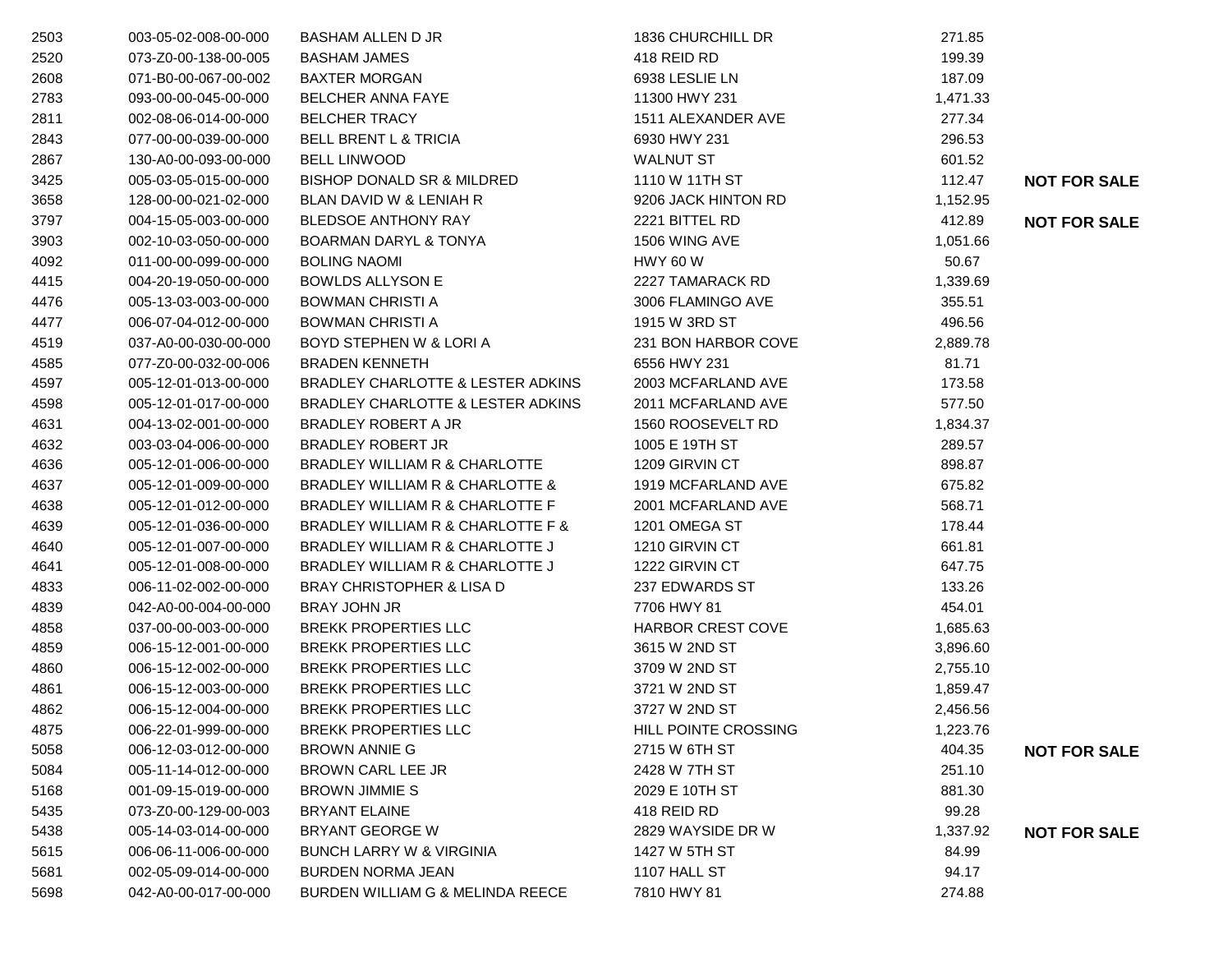| 6032 | 033-00-00-033-00-000 | <b>BYRNE MICHAEL A</b>                  | <b>HWY 554</b>                | 208.72   |                     |
|------|----------------------|-----------------------------------------|-------------------------------|----------|---------------------|
| 6056 | 041-A0-00-072-00-000 | C & D PROPERTY                          | 5403 GERALD DR                | 1,251.29 |                     |
| 6057 | 004-25-02-023-00-000 | C & D PROPERTY                          | 2405 HAVILAND DR              | 1,488.94 |                     |
| 6058 | 004-25-04-001-00-000 | C & D PROPERTY                          | 4403 MCINTIRE CROSSING        | 1,957.81 |                     |
| 6408 | 005-11-12-002-00-000 | <b>CALHOUN SCOTT</b>                    | 618 OMEGA ST                  | 174.13   | <b>NOT FOR SALE</b> |
| 6575 | 059-00-00-030-02-000 | <b>CANARY JARED PATRICK &amp;</b>       | <b>HWY 431</b>                | 156.84   |                     |
| 6576 | 059-00-00-030-03-000 | <b>CANARY JARED PATRICK &amp;</b>       | 11920 HWY 431                 | 761.88   |                     |
| 6621 | 005-05-01-004-00-000 | <b>CAPPS DURBIN CRYSTAL</b>             | 520 FOUST AVE                 | 164.39   |                     |
| 6624 | 005-05-01-003-00-000 | <b>CAPPS JOHNNY SR</b>                  | 516 FOUST AVE                 | 193.70   |                     |
| 6662 | 005-11-17-009-00-000 | <b>CARDEN SHARON GAYLE</b>              | 2012 W 7TH ST                 | 139.34   |                     |
| 6750 | 057-Z0-00-022-00-002 | <b>CARMEN ANGELA A</b>                  | 140 ST ANTHONY RD             | 81.71    |                     |
| 6768 | 006-07-03-021-00-000 | CARMON OVA L & NANCY HAYES              | 2006 W 3RD ST                 | 380.55   |                     |
| 6772 | 120-00-00-040-00-000 | <b>CARMON ROGER DAMON &amp; SABRINA</b> | 8725 JACK HINTON RD           | 1,163.47 |                     |
| 6794 | 077-00-00-015-00-000 | <b>CARPENTER DEBBIE L</b>               | 6596 HWY 231                  | 859.70   | <b>NOT FOR SALE</b> |
| 6873 | 005-09-02-005-00-000 | <b>CARRICO M V</b>                      | <b>GEORGE ST</b>              | 81.95    |                     |
| 6925 | 002-08-03-004-00-000 | <b>CARSTON MANAGEMENT INC</b>           | 1714 LEITCHFIELD RD           | 270.65   |                     |
| 6941 | 004-20-18-012-00-000 | <b>CARTER DAVID &amp; SONDRA</b>        | 3617 WINCHESTER DR            | 877.79   | <b>NOT FOR SALE</b> |
| 7224 | 006-10-10-024-A0-000 | CAVE LARRY S SR                         | 2410 FRENCH ST                | 97.82    | <b>NOT FOR SALE</b> |
| 7225 | 006-10-10-024-B0-000 | <b>CAVE LARRY SR</b>                    | 2408 FRENCH ST                | 120.44   | <b>NOT FOR SALE</b> |
| 7371 | 085-00-00-022-00-000 | <b>CECIL MICHAEL</b>                    | 7739 HWY 2830                 | 822.78   |                     |
| 7372 | 132-00-00-001-00-002 | <b>CECIL MICHAEL</b>                    | 12337 INDIAN HILL RD          | 116.83   |                     |
| 7600 | 001-03-04-014-00-000 | CHAVEZ NORMA RANEY                      | 229 E 7TH ST                  | 377.48   |                     |
| 7616 | 001-00-00-015-00-000 | CHENAULT JOYCE                          | 9891 HULSEY LP                | 103.35   |                     |
| 7665 | 003-21-01-029-00-000 | <b>CHISM PATRICIA L</b>                 | 2650 EPWORTH LN               | 594.85   |                     |
| 7721 | 073-Z0-00-004-00-007 | <b>CHRISTIE MARK</b>                    | 418 REID RD                   | 236.28   |                     |
| 7740 | 062-A0-00-054-00-000 | CHURCH JUDY A                           | 625 MAPLE HEIGHTS             | 223.96   |                     |
| 7922 | 002-04-11-013-00-000 | <b>CLARK DAVID L</b>                    | 615 E 14TH ST                 | 501.43   |                     |
| 8094 | 002-06-06-009-00-000 | <b>CLARK RAY M</b>                      | 1511 CENTER ST                | 243.77   |                     |
| 8107 | 006-14-05-022-00-000 | <b>CLARK ROBERT M &amp; LINDA A</b>     | 2927 YOSEMITE DR              | 1,244.84 | <b>NOT FOR SALE</b> |
| 8124 | 084-A0-00-077-00-000 | <b>CLARK SHERMAN N &amp; JULIE A</b>    | 8958 SACRA DR                 | 1,305.74 |                     |
| 8204 | 002-00-00-012-00-000 | <b>CLAY GEORGE S</b>                    | <b>CURDSVILLE DELAWARE RD</b> | 50.67    |                     |
| 8297 | 005-03-04-011-00-000 | <b>CLINE FRANCES Y</b>                  | 805 W 11TH ST                 | 63.64    | <b>NOT FOR SALE</b> |
| 8298 | 071-A0-00-016-00-002 | <b>CLINE JEREMY &amp; BRANDI</b>        | 6777 LAMPLITE CIRCLE          | 608.56   |                     |
| 8313 | 005-11-02-002-B0-000 | <b>CLOUSE DAVID</b>                     | 2409 CRAVENS AVE              | 88.06    |                     |
| 8314 | 024-00-00-007-00-001 | <b>CLOUSE DAVID</b>                     | 7414 HWY 815                  | 90.50    |                     |
| 8316 | 005-10-15-004-A0-000 | <b>CLOUSE DAVID L</b>                   | 1027 WESTERN CT               | 118.57   |                     |
| 8317 | 005-10-15-005-00-000 | CLOUSE DAVID L                          | 1028 WESTERN CT               | 124.70   |                     |
| 8344 | 005-10-15-004-00-000 | <b>CLOUSE MARCUS A</b>                  | 1035 WESTERN CT               | 170.49   |                     |
| 8348 | 005-11-02-003-00-000 | <b>CLOUSE ROY GENE</b>                  | 2427 CRAVENS AVE              | 295.64   |                     |
| 8422 | 004-15-06-007-00-000 | <b>COFFMAN RYAN C</b>                   | 2439 BITTEL RD                | 466.63   |                     |
| 8453 | 006-06-09-012-00-000 | <b>COLBERT MIKAEL &amp; CARRIE</b>      | 1606 W 4TH ST                 | 290.77   |                     |
| 8454 | 006-06-09-003-00-000 | <b>COLBERT MIKAEL &amp; CARRIE</b>      | 1603 W 5TH ST                 | 317.62   |                     |
| 8507 | 006-16-01-080-00-000 | COLEMAN MARSHALL Q & FAITH A            | 3888 SPRINGTREE DR            | 869.00   |                     |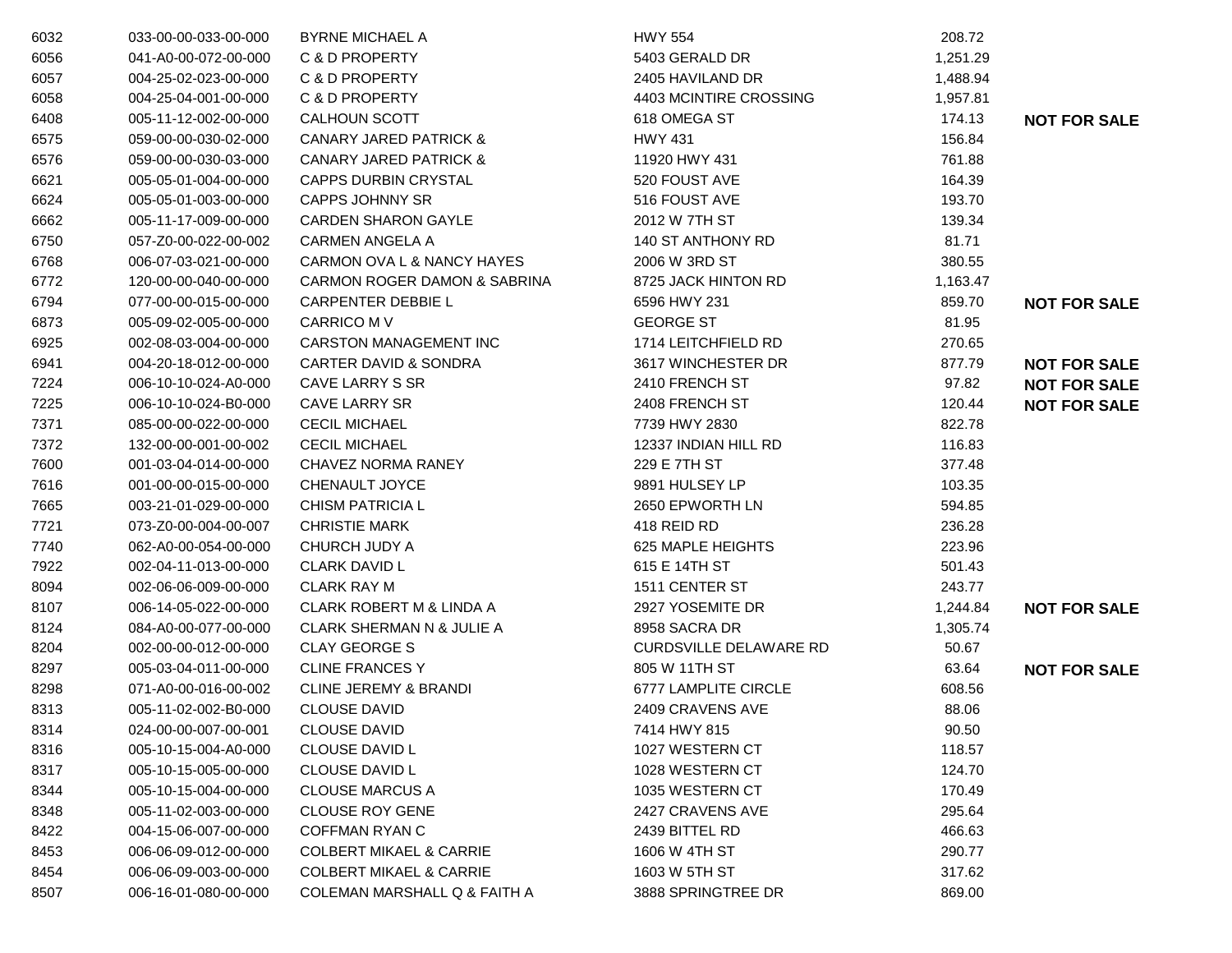| 8537  | 073-Z0-00-145-00-003 | <b>COLLINGS JEREMY &amp; SONYA</b>     | 418 REID RD              | 125.62   |                     |
|-------|----------------------|----------------------------------------|--------------------------|----------|---------------------|
| 8740  | 127-00-00-026-00-001 | CONNOR BRIAN N & ANNETTE C             | 11178 HWY 144            | 169.52   |                     |
| 8908  | 003-21-02-107-00-000 | <b>COOMES DONALD D</b>                 | 2625 STRAWBRIDGE PL      | 826.89   |                     |
| 8910  | 006-04-09-011-00-000 | COOMES DONALD D                        | 919 W 2ND ST             | 57.52    |                     |
| 9043  | 073-10-00-066-00-000 | <b>COONS RAVEEWAN</b>                  | 5417 RED MILE LP         | 94.58    |                     |
| 9093  | 071-B0-00-093-00-004 | <b>COOPER RAY</b>                      | 6979 KRIS AVE            | 222.19   |                     |
| 9094  | 134-00-00-016-00-002 | <b>COOPER RAY</b>                      | 12171 FLORAL RD          | 102.76   |                     |
| 9099  | 003-06-05-001-A0-000 | <b>COOPER WILLIAM J</b>                | 2200 MCCONNELL AVE       | 118.57   |                     |
| 9135  | 003-41-01-009-00-000 | <b>COPPAGE PATTY S</b>                 | 1533 CREEK HAVEN LP      | 5,125.88 |                     |
| 9267  | 038-00-00-038-00-000 | COUNTRY HAM RESTAURANT LLC             | 5421 HWY 60 W            | 1,982.36 |                     |
| 9368  | 073-Z0-00-044-00-002 | <b>COX KARRIL</b>                      | 418 REID RD              | 345.14   |                     |
| 9479  | 005-09-02-004-00-000 | <b>CRABTREE LEWIS W</b>                | 814 GEORGE ST            | 259.04   |                     |
| 9730  | 002-05-08-033-00-000 | <b>CRITE CLARA LOUISE</b>              | 1019 JACKSON ST          | 81.95    |                     |
| 9828  | 005-04-05-005-00-000 | <b>CROWE KENNETH &amp; SHEILA</b>      | 524 ELM ST               | 63.64    |                     |
| 9917  | 005-11-16-008-00-000 | <b>CRUMP JAMES</b>                     | 719 GRAVES ST            | 63.64    |                     |
| 10037 | 006-00-00-023-01-000 | <b>CURDSVILLE PROPERTIES LLC</b>       | 6859 POND RIVER RD       | 608.56   |                     |
| 10051 | 005-04-05-017-00-000 | <b>CURRY DAVID L</b>                   | 632 ELM ST               | 244.97   |                     |
| 10073 | 006-03-02-006-00-000 | <b>CURTIS DARRELL K</b>                | 232 SYCAMORE ST          | 414.73   | <b>NOT FOR SALE</b> |
| 10074 | 006-03-02-005-00-000 | <b>CURTIS DARRELL KEITH</b>            | 228 SYCAMORE ST          | 69.74    | <b>NOT FOR SALE</b> |
| 10079 | 006-03-02-004-00-000 | <b>CURTIS KEITH</b>                    | 222 SYCAMORE ST          | 167.43   |                     |
| 10234 | 097-C0-00-011-02-002 | <b>DAMRON ANDREA</b>                   | 9407 HWY 662             | 125.62   |                     |
| 10414 | 073-10-00-092-00-000 | DAUGHERTY AMANDA K                     | 5455 RED MILE LP         | 659.49   |                     |
| 10519 | 001-09-04-001-B0-000 | DAVIESS COUNTY INSURANCE INC           | 1604 E 4TH ST            | 391.54   |                     |
| 10598 | 080-00-00-114-00-000 | DAVIS MATTHEW & STACIE                 | 3260 GREENBRIAR RD       | 1,100.27 |                     |
| 10676 | 019-A0-00-014-00-000 | DAWSON VIOLET N & JOHNNY DAWSON JR     | 7431 GRIFFITH STATION RD | 164.80   |                     |
| 10775 | 073-B0-00-079-00-000 | DECKER CURTIS RAY II & AMY             | 5015 GRANDVIEW DR        | 1,788.65 |                     |
| 10957 | 002-03-03-003-00-000 | DEJARNETTE VIVIAN                      | 1502 TRIPLETT ST         | 645.55   |                     |
| 11227 | 002-06-13-030-00-000 | DILLON DEREK G & DEBORAH D             | 729 CUMBERLAND ST        | 549.67   |                     |
| 11247 | 073-Z0-00-039-00-002 | <b>DISHON RALPH C</b>                  | 418 REID RD              | 220.46   |                     |
| 11322 | 062-A0-00-003-00-000 | DOCKEMEYER CHAD O & ANGELA K           | 222 HUBERT CT            | 1,091.49 | <b>NOT FOR SALE</b> |
| 11670 | 002-09-05-009-00-000 | DUKE TIFFANY LEE                       | 1313 HAYNES AVE          | 63.64    |                     |
| 11823 | 034-00-00-015-12-000 | DURBIN E W                             | 9330 HWY 81              | 529.50   |                     |
| 11845 | 006-08-05-011-00-000 | DURBIN SHERRY M                        | 113 RIVER RD             | 185.76   |                     |
| 11921 | 041-Z0-00-001-00-002 | EAGAN MICHAEL J JR                     | 4040 PARK DR             | 108.08   |                     |
| 12433 | 001-09-14-007-00-000 | ELLIOTT JENNIFER                       | 1913 E 10TH ST           | 928.74   |                     |
| 12499 | 002-08-05-002-00-000 | <b>ELMER STACY MCINTIRE</b>            | 1915 E 17TH ST           | 288.33   |                     |
| 12599 | 047-F0-00-081-00-000 | EMBRY ULYSSES G & LOIS JUNE            | 2402 PARRISH AVE W       | 1,012.45 |                     |
| 12600 | 047-F0-00-081-A0-000 | <b>EMBRY ULYSSES G &amp; LOIS JUNE</b> | 2400 PARRISH AVE W       | 1,811.50 |                     |
| 12654 | 002-05-07-014-B0-000 | <b>ENGLE NELSON</b>                    | 1107 OGLESBY ST          | 128.35   |                     |
| 12655 | 002-05-07-014-C0-000 | <b>ENGLE NELSON</b>                    | 1105 OGLESBY ST          | 128.35   |                     |
| 12657 | 005-10-01-003-00-000 | <b>ENGLE NELSON E</b>                  | 2417 W 9TH ST            | 269.38   |                     |
| 12658 | 005-11-13-001-00-000 | <b>ENGLE NELSON E</b>                  | 706 OMEGA ST             | 200.41   |                     |
| 12659 | 005-11-13-001-A0-000 | ENGLE NELSON E                         | 2500 W 7TH ST            | 194.93   |                     |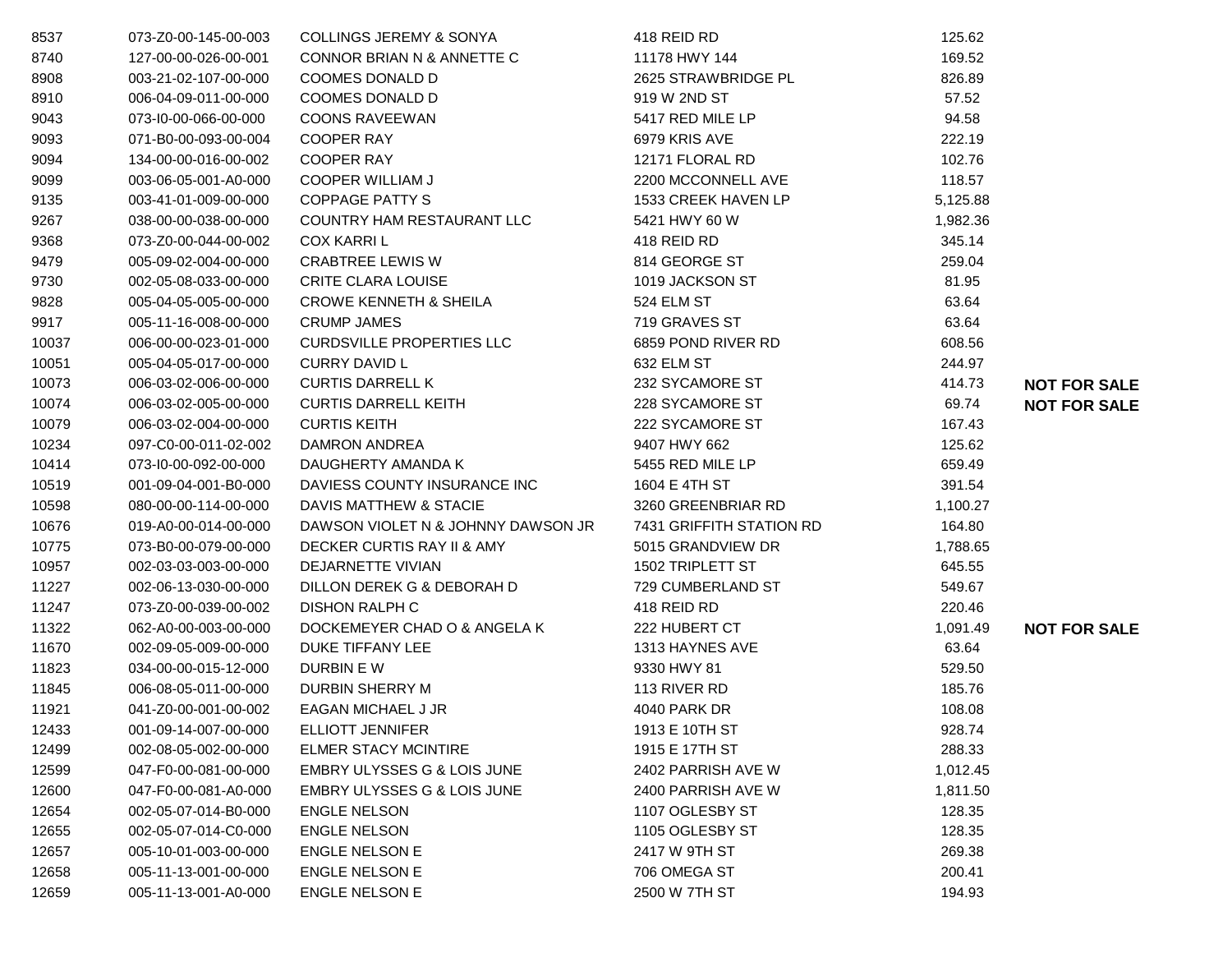| 12660 | 005-11-15-002-00-000 | <b>ENGLE NELSON E</b>                | 2301 W 8TH ST                  | 197.96   |                     |
|-------|----------------------|--------------------------------------|--------------------------------|----------|---------------------|
| 12661 | 001-08-06-013-00-000 | <b>ENGLE NELSON E</b>                | 815 STONE ST                   | 292.01   |                     |
| 12677 | 002-04-10-008-00-000 | ENGLISH HAROLD D                     | 1224 SWEENEY ST                | 69.74    |                     |
| 12710 | 073-Z0-00-086-00-006 | <b>EPLEY JORDAN</b>                  | 418 REID RD                    | 93.99    |                     |
| 12843 | 071-A0-00-147-00-002 | <b>ETHRIDGE BRENDA</b>               | 6858 LESLIE LN                 | 239.77   |                     |
| 13058 | 003-01-04-016-00-000 | EXECUTIVE TRANSPORTATION SERVICE LLC | 1902 DAVIESS ST                | 643.69   |                     |
| 13071 | 073-Z0-00-109-00-003 | EYLICIO CHUEY & KAREN                | 418 REID RD                    | 432.94   |                     |
| 13072 | 073-Z0-00-079-00-005 | <b>EYLICIO JESSICA</b>               | 418 REID RD                    | 125.62   |                     |
| 13153 | 073-Z0-00-035-00-002 | FALIN JOHN KEVIN                     | 418 REID RD                    | 136.15   |                     |
| 13200 | 063-F0-00-031-00-000 | FARMER BRADLEY W & APRIL D           | 1306 WOODMERE LN               | 4,289.40 |                     |
| 13296 | 071-B0-00-197-00-002 | FELDPAUCH BRYAN                      | 6972 LEAH LN                   | 81.71    |                     |
| 13378 | 071-00-00-018-00-002 | FERGUSON RAY ANTHONY                 | 6883 HWY 2830                  | 169.52   |                     |
| 14073 | 004-20-14-011-00-000 | FRANCIS MITCHELL E & STEPHANIE L     | 2123 SURREY DR W               | 1,223.76 |                     |
| 14099 | 071-B0-00-083-00-007 | FRANKLIN ALLEN & BETHANY STOUT       | 6939 KRIS AVE                  | 160.76   |                     |
| 14128 | 006-13-06-012-00-000 | FRANTZ KENNETH W                     | 644 CARTER RD                  | 219.94   | <b>NOT FOR SALE</b> |
| 14131 | 041-A0-00-038-00-000 | <b>FRANTZ TONYA A</b>                | 5442 DIANE AVE                 | 1,103.76 |                     |
| 14428 | 042-A0-00-003-00-000 | FULKERSON NORMA JO                   | 7686 HWY 81                    | 626.11   |                     |
| 14524 | 089-00-00-058-00-000 | <b>FUQUA ROGER &amp; ANNA</b>        | 5715 OLD HWY 54                | 176.55   |                     |
| 14759 | 071-A0-00-007-00-006 | <b>GARCIA FRANCISCO</b>              | 6733 LAMPLITE CIRCLE           | 116.83   |                     |
| 14770 | 041-Z0-00-003-00-006 | <b>GARCIA VERELO</b>                 | 4040 PARK DR                   | 102.76   |                     |
| 14786 | 129-00-00-032-00-000 | GARDNER ERNEST A & ANNA MARY         | 8316 JOE HAYNES RD             | 1,346.11 |                     |
| 14818 | 108-00-00-071-00-000 | <b>GARRETT KEVIN &amp; KARRON</b>    | 2049 YELVINGTON KNOTTSVILLE RD | 441.72   |                     |
| 15065 | 073-Z0-00-081-00-002 | GIBSON WILLIAM K & KENDALL L MOORE   | 418 REID RD                    | 151.96   |                     |
| 15123 | 056-00-00-001-11-000 | <b>GILLIAM MICHAEL</b>               | 1026 PETTIT RD W               | 784.17   |                     |
| 15247 | 006-10-06-028-00-000 | <b>GIRTEN TERRIL</b>                 | 2417 W 2ND ST                  | 239.55   |                     |
| 15309 | 079-00-00-042-00-000 | <b>GLASSCOCK RICHARD</b>             | 10909 RED HILL MAXWELL RD      | 428.21   |                     |
| 15310 | 079-00-00-043-00-000 | <b>GLASSCOCK RICHARD</b>             | 10863 RED HILL MAXWELL RD      | 687.58   |                     |
| 15446 | 071-A0-00-052-00-001 | <b>GOATEE RICK</b>                   | 6770 LAMPLITE CIRCLE           | 151.96   |                     |
| 15642 | 041-Z0-00-004-00-004 | <b>GOMEZ EVANDE</b>                  | 4040 PARK DR                   | 134.40   |                     |
| 15729 | 002-08-06-001-00-000 | <b>GOODMAN LOLA B</b>                | 1505 ALEXANDER AVE             | 94.17    |                     |
| 15730 | 002-08-06-016-00-000 | <b>GOODMAN LOLA B</b>                | 1507 ALEXANDER AVE             | 100.26   |                     |
| 16042 | 056-00-00-001-07-000 | <b>GRAY ROBERT JASON</b>             | 821 PETTIT RD W                | 824.54   |                     |
| 16184 | 073-H0-00-022-00-000 | <b>GREATHOUSE RICHARD L JR</b>       | 2018 KEENLAND PKWY             | 283.70   |                     |
| 16206 | 005-04-05-019-00-000 | <b>GREEN FRANCHESTERA</b>            | 815 W 7TH ST                   | 63.64    |                     |
| 16263 | 005-04-05-028-00-000 | <b>GREEN WILLIE JR &amp; PATSY</b>   | 603 POPLAR ST                  | 81.95    |                     |
| 16458 | 006-07-03-004-00-000 | <b>GRIFFITH JUSTIN W</b>             | 224 CRABTREE AVE               | 248.65   |                     |
| 16554 | 004-10-07-003-00-000 | <b>GUFFEY IRA WILSON</b>             | 1413 BOOTH AVE                 | 322.53   |                     |
| 16776 | 006-15-08-003-00-000 | <b>HAGAN JOSEPH G &amp; SHEILA K</b> | 156 HUMMINGBIRD LP E           | 1,002.47 |                     |
| 16796 | 114-00-00-070-06-000 | <b>HAGAN MARIE N</b>                 | 6342 BOSTON SPUR               | 573.45   |                     |
| 16815 | 004-23-04-016-00-000 | <b>HAGAN PAUL K &amp; JUDY</b>       | 3923 GEMINI DR                 | 473.90   |                     |
| 16858 | 024-00-00-041-19-000 | <b>HAGAN WILLIAM J</b>               | 5332 MT ZION SCHOOL RD         | 384.32   |                     |
| 16859 | 025-00-00-039-00-000 | HAGAN WILLIAM J                      | 5773 MACEDONIA RD              | 573.45   |                     |
| 16860 | 026-00-00-031-00-000 | HAGAN WILLIAM J & LISA M             | 5430 HWY 554                   | 1,261.83 |                     |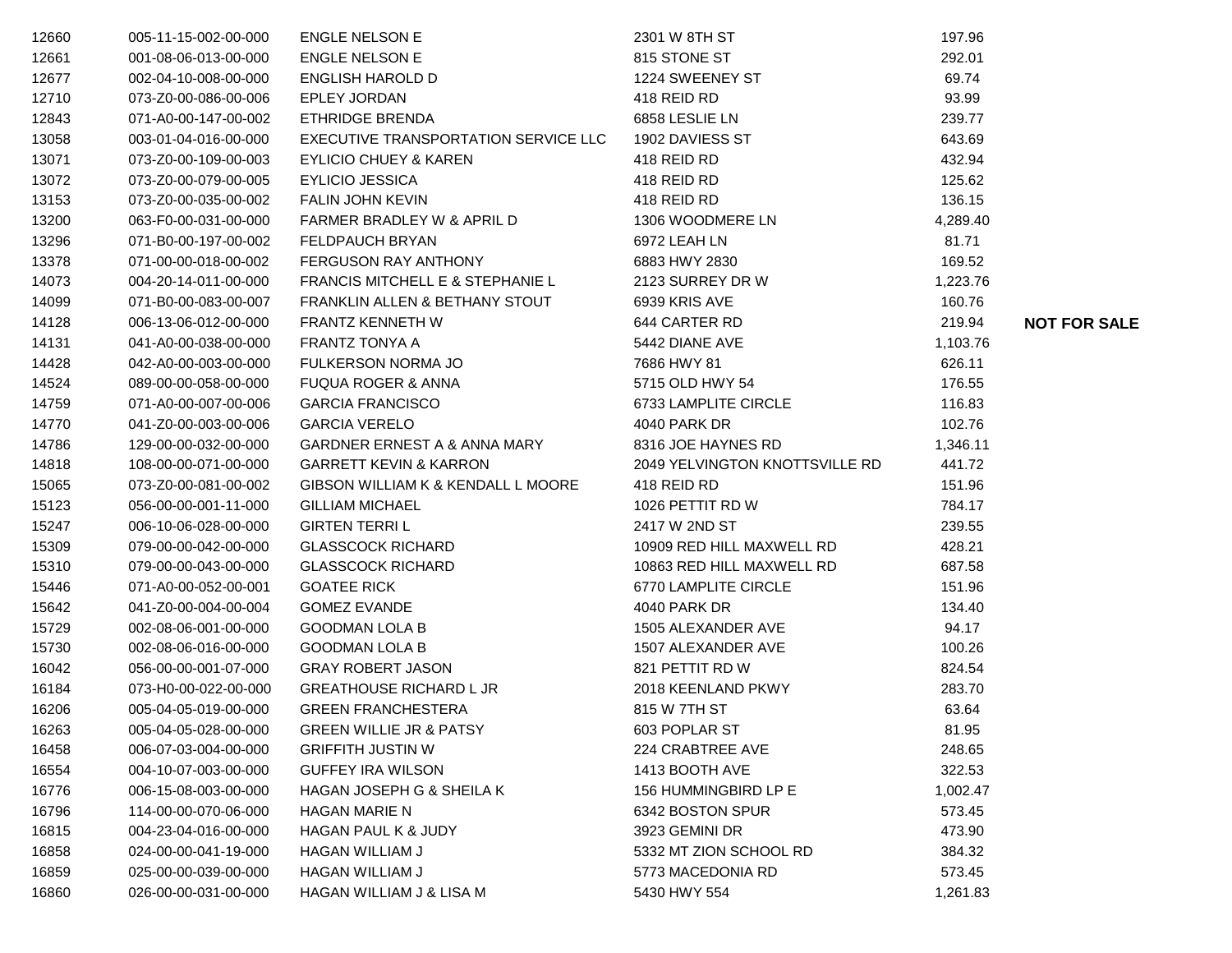| 16862 | 042-00-00-010-00-000 | <b>HAGAN WILLIAM JOSEPH</b>               | 7457 OLD HWY 81             | 2,770.34 |                     |
|-------|----------------------|-------------------------------------------|-----------------------------|----------|---------------------|
| 16914 | 059-00-00-133-00-000 | <b>HAIMES BARRY C &amp;</b>               | 10926 GORE RD               | 696.74   |                     |
| 16969 | 079-00-00-016-00-001 | <b>HALE LARRY</b>                         | 9956 RED HILL MAXWELL RD    | 116.83   |                     |
| 16971 | 079-00-00-016-00-000 | HALE LARRY WAYNE                          | 9956 RED HILL MAXWELL RD    | 447.00   |                     |
| 17064 | 073-Z0-00-135-00-005 | HALL JASON & RACHELLE WEDDING             | 418 REID RD                 | 134.40   |                     |
| 17075 | 073-Z0-00-011-00-006 | <b>HALL KENDRA</b>                        | 418 REID RD                 | 95.75    |                     |
| 17146 | 071-A0-00-042-00-005 | <b>HALL TAMIKA</b>                        | 6730 LAMPLITE CIRCLE        | 116.83   |                     |
| 17193 | 006-10-06-014-00-000 | HAMILL ELIZABETH R & MARY C               | 2407 PARDON AVE             | 329.26   |                     |
| 17197 | 077-Z0-00-034-00-003 | <b>HAMILTON ANGELA</b>                    | 6556 HWY 231                | 99.28    |                     |
| 17320 | 093-00-00-053-00-000 | <b>HAMILTON JOSEPH HENRY</b>              | PLEASANT RIDGE LN           | 296.53   |                     |
| 17356 | 043-00-00-023-00-000 | HAMILTON MATTHEW O & JENNY L              | 9661 HWY 81                 | 3,067.13 |                     |
| 17407 | 003-12-06-029-00-000 | <b>HAMILTON WILBUR L</b>                  | 102 WARWICK DR W            | 415.33   |                     |
| 17444 | 071-B0-00-033-00-001 | <b>HANCOCK AARON</b>                      | 6944 LAMPLITE CIRCLE        | 257.34   |                     |
| 17639 | 006-06-07-010-00-000 | HARDIN TIMOTHY W & EVON M                 | 313 LITTELL ST              | 149.73   |                     |
| 17644 | 006-11-04-009-00-000 | HARDISON BARRY K & LORI ASHBY             | 2409 W 5TH ST               | 124.70   |                     |
| 17645 | 006-06-08-016-00-000 | <b>HARDISON ELIZABETH E</b>               | 1708 W 4TH ST               | 287.09   | <b>NOT FOR SALE</b> |
| 17778 | 001-03-04-006-00-000 | HARPER ROBERT T                           | 528 J R MILLER BLVD         | 222.39   |                     |
| 17909 | 003-04-07-009-00-000 | HARRISON BILLY D &                        | 1709 E 20TH ST              | 237.06   |                     |
| 18053 | 019-A0-00-014-A0-000 | HATFIELD ERIC NATHANIEL                   | 7426 SHORT ST               | 308.27   |                     |
| 18197 | 003-09-06-030-00-000 | <b>HAWN JAMES D</b>                       | 3020 DAVIESS ST             | 98.45    |                     |
| 18198 | 002-10-05-009-00-000 | HAWS GLEN LEE JR                          | 1661 GLENDALE AVE           | 216.29   |                     |
| 18542 | 073-H0-00-023-00-000 | HAYDEN TIMOTHY M II                       | 2019 KEENLAND PKWY          | 313.50   |                     |
| 18750 | 006-13-10-005-00-000 | <b>HEAD PATSY G</b>                       | 3507 BAYBROOK ST            | 233.31   |                     |
| 18753 | 071-A0-00-036-00-002 | <b>HEAD RHONDA</b>                        | <b>6875 LAMPLITE CIRCLE</b> | 169.52   |                     |
| 18937 | 005-11-07-004-00-000 | <b>HENDERSON ELIZABETH RITA</b>           | 608 POINDEXTER ST           | 243.77   |                     |
| 18974 | 038-E0-00-123-00-000 | <b>HENDON TERRIC</b>                      | 5401 STURGEON AVE           | 1,393.53 |                     |
| 19010 | 084-A0-00-043-00-000 | <b>HENDRIX JEROMIE</b>                    | 10130 HWY 405               | 780.65   |                     |
| 19037 | 003-13-10-008-00-000 | <b>HENRY CARL JR</b>                      | 2616 VICTORY CT E           | 295.64   |                     |
| 19133 | 041-Z0-00-006-00-004 | <b>HERLEIN TIMOTHY</b>                    | 4040 PARK DR                | 292.45   |                     |
| 19247 | 001-09-13-006-00-000 | <b>HICKS FRANK &amp; DONNA</b>            | 1919 HUGHES AVE             | 313.37   |                     |
| 19827 | 003-12-20-010-00-000 | HODSKINS JOSHUA SAMUEL                    | 724 FAIRFAX DR              | 1,469.64 |                     |
| 19884 | 059-00-00-060-00-000 | HOGLE WILLIAM C JR & SHEILA G             | 465 HARMONS FERRY RD W      | 81.71    |                     |
| 19900 | 072-00-00-026-00-001 | <b>HOLCOMB HAROLD</b>                     | 5788 HWY 2830               | 116.83   |                     |
| 19901 | 073-Z0-00-032-00-002 | <b>HOLCOMB JEFF</b>                       | 418 REID RD                 | 93.99    |                     |
| 20022 |                      | 084-A0-00-020-00-000 HONEYCUTT MARGARET K | 109 HIGH ST                 | 327.56   |                     |
| 20230 | 025-00-00-070-11-000 | <b>HORTON JAMES N &amp; ANGELA G</b>      | 8613 HWY 815                | 1,170.52 |                     |
| 20608 | 005-13-13-002-00-000 | HOWARD PAUL C JR                          | 801 GARDENSIDE DR           | 63.64    | <b>NOT FOR SALE</b> |
| 20623 | 127-00-00-023-00-001 | <b>HOWARD RICKY</b>                       | 10921 HWY 144               | 195.87   |                     |
| 20949 | 002-07-06-017-00-000 | <b>HUMPHREY ELBERT &amp; NANCY</b>        | 1625 HALL ST                | 125.29   |                     |
| 20950 | 002-07-06-016-00-000 | HUMPHREY ELBERT W & NANCY                 | 1629 HALL ST                | 57.52    |                     |
| 20987 | 003-03-14-007-00-000 | HUNDLEY LOU LIFE ESTATE                   | 2028 HALL ST                | 137.52   |                     |
| 21063 | 003-04-05-005-00-000 | HURM CHRISTOPHER D                        | 1533 E 20TH ST              | 273.08   |                     |
| 21136 | 071-B0-00-163-00-003 | HUSKISSON RAYMOND L                       | 7335 LAMPLITE CIRCLE        | 327.56   |                     |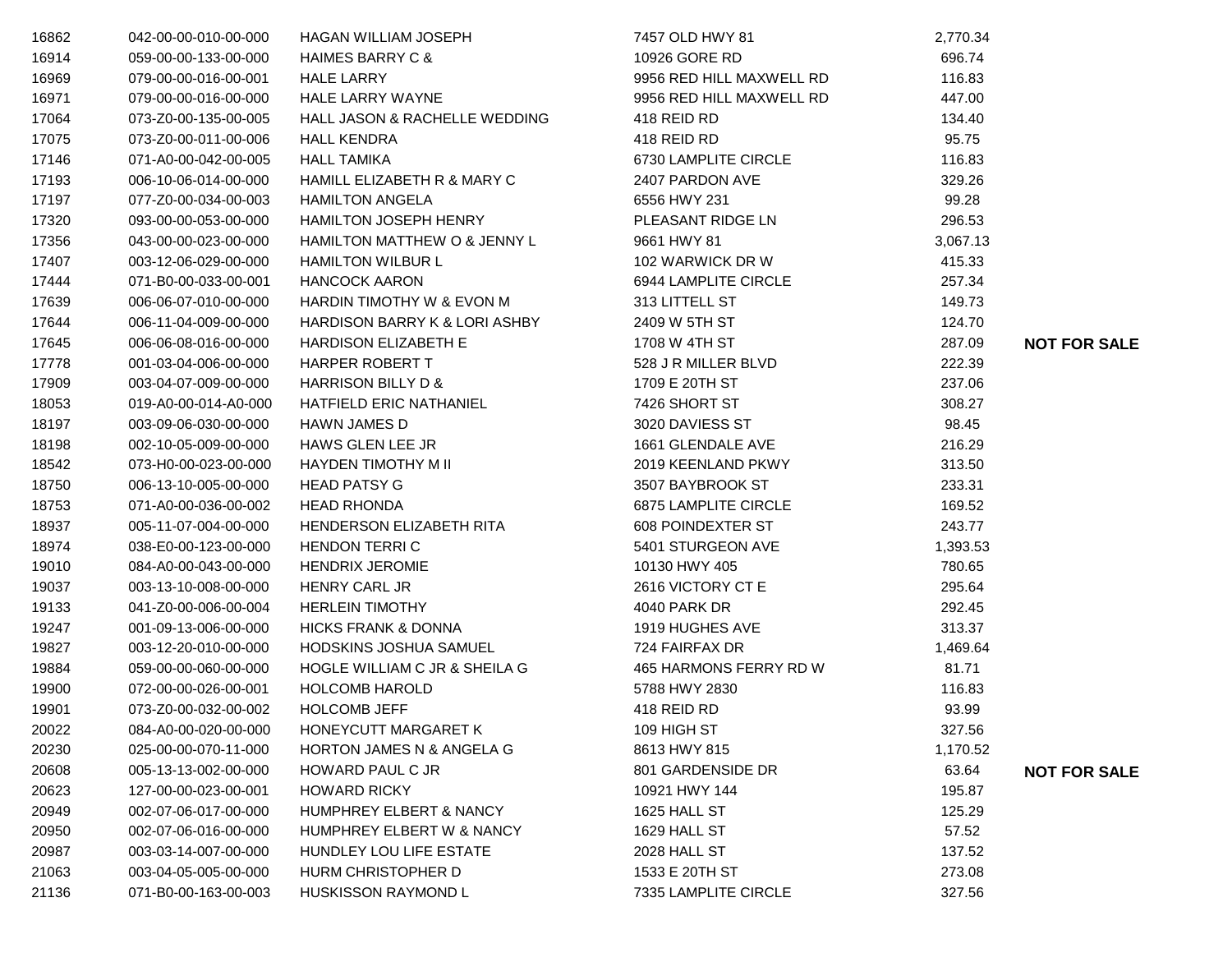| 21462 | 003-01-07-022-00-000 | <b>IOAKIMIDES CHRISTINA</b>           | 128 E 20TH ST             | 386.04    |                     |
|-------|----------------------|---------------------------------------|---------------------------|-----------|---------------------|
| 21489 | 073-H0-00-119-00-000 | <b>ISBELL RICKY</b>                   | 5405 BELMONT CT           | 194.13    |                     |
| 21961 | 003-02-07-001-00-000 | <b>JACKSON KENNETH S &amp; JILL S</b> | 2200 VEACH RD             | 906.86    |                     |
| 21962 | 004-14-02-039-00-000 | JACKSON KENNETH S & JILL S            | 2302 STRATFORD DR S       | 2,172.09  |                     |
| 21967 | 076-00-00-113-00-002 | <b>JACKSON LAURA J</b>                | 5840 MILLERS MILL RD      | 362.70    |                     |
| 22348 | 003-18-02-005-00-000 | JARBOE WILLIAM H                      | 1823 MT VERNON DR         | 1,239.58  |                     |
| 22349 | 003-04-06-005-00-000 | JARBOE WILLIAM H                      | 1711 E 19TH ST            | 185.16    |                     |
| 22350 | 005-10-15-004-B0-000 | <b>JARNAGIN BILL</b>                  | 2625 LANCASTER AVE        | 84.99     |                     |
| 22950 | 071-Z0-00-028-00-003 | <b>JOHNSON URIAH</b>                  | 6828 THOMA DR             | 222.19    |                     |
| 22986 | 005-03-13-004-00-000 | <b>JOHNSTON NEIL</b>                  | 1220 NASSAU AVE           | 185.76    |                     |
| 22987 | 005-04-01-021-00-000 | <b>JOHNSTON NEIL</b>                  | 519 ORCHARD ST            | 321.28    |                     |
| 23436 | 003-01-05-005-00-000 | KAELIN MARTHA R                       | 117 W 20TH ST             | 698.66    |                     |
| 23737 | 001-07-13-013-00-000 | KELLER KATHY ANN                      | 732 JACKSON ST            | 215.69    |                     |
| 23818 | 104-00-00-031-00-001 | <b>KELLY WILLIAM</b>                  | 4960 POPLAR LOG BRIDGE RD | 180.03    |                     |
| 23904 | 006-25-01-008-B0-000 | KENTUCKY BUILDING SYSTEMS LLC         | 2911 MEDLEY RD            | 17,336.30 |                     |
| 23967 | 073-Z0-00-132-00-002 | <b>KESSINGER BAIRIE</b>               | 418 REID RD               | 292.45    |                     |
| 23971 | 004-24-09-023-00-000 | <b>KESSINGER JONATHAN</b>             | 2421 STRICKLAND DR        | 1,510.00  | <b>NOT FOR SALE</b> |
| 24055 | 071-A0-00-115-00-004 | <b>KIMBLEY TIMOTHY</b>                | 6708 LESLIE LN            | 183.59    |                     |
| 24056 | 071-B0-00-134-00-005 | <b>KIMBLEY TONY</b>                   | 6961 JAMIE LN             | 116.83    |                     |
| 24226 | 073-I0-00-028-00-000 | <b>KIRBY WILLIAM</b>                  | 2370 KEENLAND PKWY        | 301.23    |                     |
| 24312 | 071-A0-00-014-00-007 | KITTERMAN SANDRA                      | 6769 LAMPLITE CIRCLE      | 90.50     |                     |
| 24505 | 005-04-08-012-00-000 | KOGER CHARLES D & DELILAH G           | 814 W 7TH ST              | 69.74     | <b>NOT FOR SALE</b> |
| 24801 | 074-C0-00-025-00-000 | KULKA KRISTINE S & BENJAMIN           | 3916 LOCUST HILL DR       | 2,856.38  |                     |
| 24840 | 002-02-02-011-00-000 | KUYKENDALL RONALD D                   | 1626 J R MILLER BLVD      | 94.17     |                     |
| 24875 | 004-26-01-017-00-000 | L C M RENTAL PROPERTIES LLC           | 3802 LEGACY RUN           | 12,747.51 |                     |
| 25099 | 071-A0-00-044-00-001 | <b>LAMM PEGGY</b>                     | 6738 LAMPLITE CIRCLE      | 81.71     |                     |
| 25226 | 071-A0-00-062-00-006 | LANHAM CALEB                          | 6828 LAMPLITE CIRCLE      | 95.75     |                     |
| 25227 | 071-B0-00-120-00-004 | <b>LANHAM CAMI</b>                    | 7351 LAMPLITE CIRCLE      | 90.50     |                     |
| 25548 | 025-00-00-015-00-001 | LAYMAN BRIAN J & JACKIE L             | 9900 HWY 815              | 959.76    |                     |
| 25641 | 073-H0-00-133-00-000 | <b>LEARY TIM</b>                      | 2025 ARLINGTON PK DR      | 396.06    |                     |
| 25743 | 062-F0-00-008-00-000 | LEE SHIRLEY                           | 2217 WESTERFIELD DR       | 620.85    |                     |
| 25824 | 003-13-09-018-00-000 | <b>LEMASTER KATHRYN &amp;</b>         | 2669 VICTORY CT E         | 321.90    |                     |
| 25925 | 071-A0-00-026-00-002 | <b>LEWIS KAREN</b>                    | 6835 LAMPLITE CIRCLE      | 90.50     |                     |
| 25945 | 005-09-05-004-00-000 | LEWIS MICHAEL K                       | 910 SUTHERLAND AVE        | 142.70    | <b>NOT FOR SALE</b> |
| 26068 | 001-07-13-002-00-000 | <b>LINDSAY CRYSTAL S</b>              | 702 JACKSON ST            | 69.74     |                     |
| 26084 | 002-05-06-002-00-000 | LINDSEY HERMAN E                      | 904 ELSMERE ST            | 124.70    |                     |
| 26092 | 003-05-07-016-00-000 | <b>LINDSEY KARL</b>                   | 1907 ALEXANDER AVE        | 149.11    |                     |
| 26127 | 005-10-10-009-00-000 | LING ROBERT LEO                       | 2034 W 10TH ST            | 63.64     |                     |
| 26177 | 100-00-00-082-00-000 | LITTLE WILLIAM A & JOHN R             | 5244 PLEASANT VALLEY RD   | 3,307.74  |                     |
| 26268 | 006-05-03-004-00-000 | <b>LOGSDON JEFFREY</b>                | 1529 W 2ND ST             | 116.18    |                     |
| 26352 | 073-Z0-00-116-00-002 | <b>LORD TRACY</b>                     | 418 REID RD               | 269.63    |                     |
| 26388 | 001-15-01-002-00-000 | LOVE FRANK E & MARGARET L             | 2215 HWY 144              | 751.35    |                     |
| 26410 | 004-14-04-002-00-000 | LOWE CHRISTINE THOMAS                 | 2020 YORK DR              | 868.40    | <b>NOT FOR SALE</b> |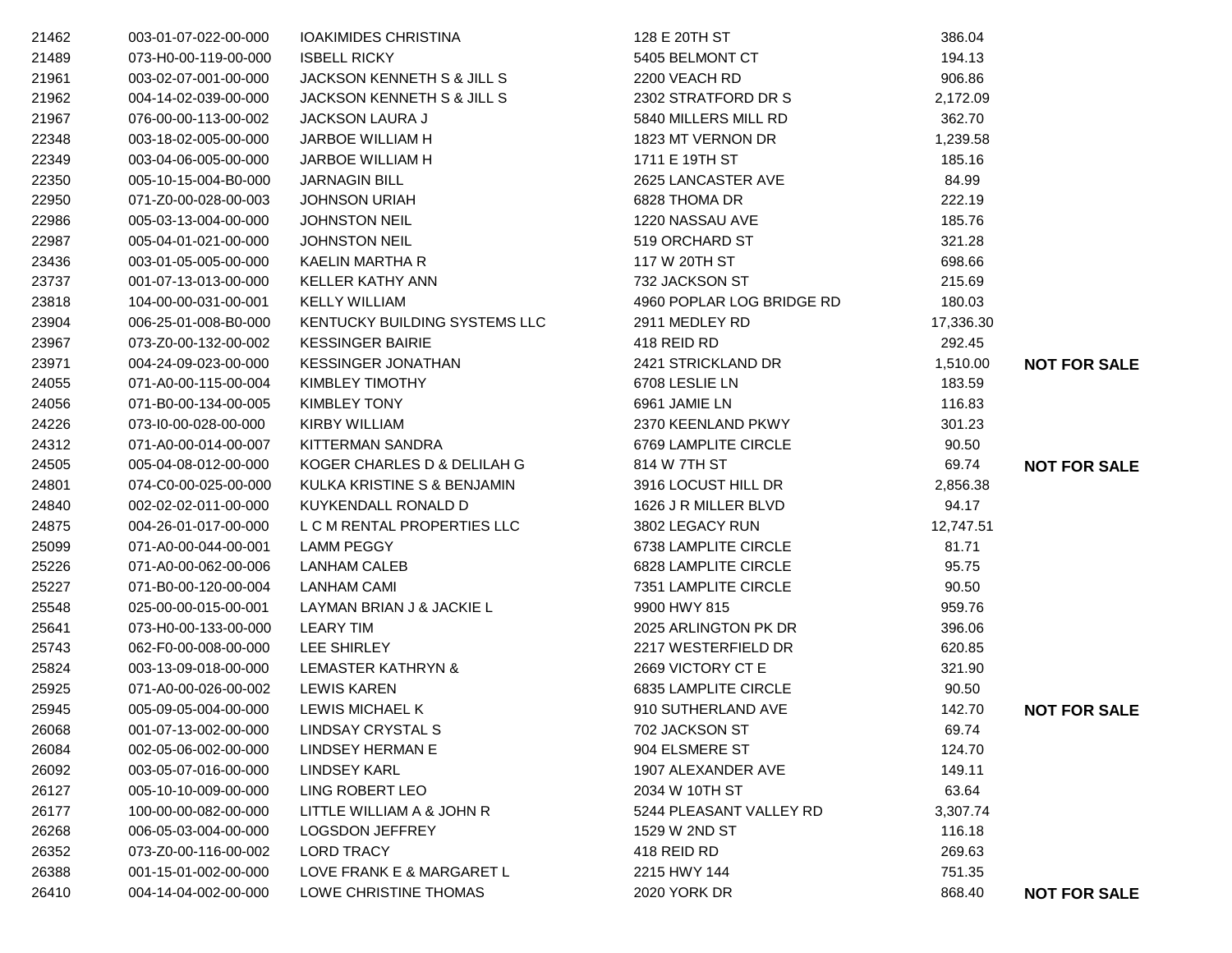| 26595 | 071-B0-00-056-00-001 | <b>LYONS TROY</b>                       | 6977 LESLIE LN           | 204.65   |                     |
|-------|----------------------|-----------------------------------------|--------------------------|----------|---------------------|
| 26618 | 006-11-04-012-00-000 | M D H MANAGEMENT GROUP INC              | 419 SUTTON LN            | 277.34   |                     |
| 26619 | 006-11-04-013-00-000 | M D H MANAGEMENT GROUP INC              | 415 SUTTON LN            | 1,323.91 |                     |
| 26768 | 003-03-11-007-00-000 | MAERTZ SUSAN MARIE                      | 807 E 21ST ST            | 202.85   |                     |
| 27361 | 006-12-13-004-00-000 | MASON AMBER M & ROGER D CALHOUN         | 502 FLEETWOOD DR         | 305.40   |                     |
| 28127 | 005-04-07-007-00-000 | <b>MCCARTY DULCIE</b>                   | 730 WALNUT ST            | 211.40   | <b>NOT FOR SALE</b> |
| 28172 | 071-B0-00-045-00-002 | <b>MCCARTY PAULETTA K</b>               | 6933 LESLIE LN           | 81.71    |                     |
| 28262 | 077-Z0-00-025-00-002 | <b>MCCORMICK MICHAEL</b>                | 6556 HWY 231             | 178.27   |                     |
| 28368 | 120-00-00-041-00-000 | MCDANIEL LARRY B & BRENDA               | 8679 JACK HINTON RD      | 434.71   |                     |
| 28485 | 037-A0-00-036-00-000 | <b>MCFADDEN ERIC L</b>                  | 171 BOOTH FIELD RD       | 3,313.00 |                     |
| 28486 | 011-00-00-086-00-000 | <b>MCFADDEN ERIC L</b>                  | 190 MURPHY RD            | 1,358.42 |                     |
| 28621 | 026-00-00-029-00-000 | <b>MCKAY DANIEL</b>                     | 5440 HWY 554             | 120.91   |                     |
| 28707 | 003-10-04-039-00-000 | <b>MCKNIGHT ROBERT R</b>                | 218 LEGION BLVD W        | 552.10   | <b>NOT FOR SALE</b> |
| 28852 | 003-21-03-032-00-000 | <b>MEADOR DIANNE</b>                    | 2928 GREENHILL DR        | 432.44   |                     |
| 28861 | 006-04-10-006-00-000 | MEADOWS DAVID E                         | 114 SYCAMORE ST          | 106.38   |                     |
| 28868 | 003-13-09-002-00-000 | <b>MEANS LISA D</b>                     | 2605 VICTORY CT E        | 277.34   |                     |
| 28938 | 002-08-09-002-00-000 | <b>MEISSNER WILLIAM</b>                 | 1706 ALEXANDER AVE       | 222.39   |                     |
| 29002 | 005-08-03-042-00-000 | MENZIES KEITH A                         | 1231 WERNER AVE          | 399.46   |                     |
| 29010 | 090-00-00-109-00-000 | <b>MERCER CASEY W</b>                   | 6303 HWY 762             | 120.91   |                     |
| 29043 | 106-00-00-036-00-000 | <b>MEREDITH DEBBIE</b>                  | 231 CHESTNUT GROVE RD N  | 5,174.49 |                     |
| 29046 | 107-00-00-012-01-000 | <b>MERIDETH NATHAN B</b>                | 1397 CHESTNUT GROVE RD S | 1,869.48 |                     |
| 29118 | 073-Z0-00-050-00-002 | MESERVE CRYSTAL                         | 418 REID RD              | 87.01    |                     |
| 29160 | 073-Z0-00-115-00-004 | <b>MEZA FRANCISCO JR</b>                | 418 REID RD              | 202.90   |                     |
| 29270 | 073-Z0-00-117-00-002 | <b>MILES JAMIE</b>                      | 418 REID RD              | 150.21   |                     |
| 29294 | 074-00-00-081-00-000 | <b>MILES VICKI L</b>                    | 3212 PLEASANT VALLEY RD  | 2,578.91 |                     |
| 29338 | 012-00-00-016-00-000 | MILLAY GREGORY ALLEN                    | 1590 FOGLE RD            | 476.83   |                     |
| 29371 | 071-A0-00-131-00-001 | <b>MILLAY MARTIN</b>                    | 6776 LESLIE LN           | 195.87   |                     |
| 29425 | 003-01-02-008-00-000 | <b>MILLER BALAEA</b>                    | 101 E 19TH ST            | 845.79   |                     |
| 29490 | 005-13-13-001-00-000 | MILLER GEORGE K & JUNE TRUST            | 2700 CRAVENS AVE         | 459.90   | <b>NOT FOR SALE</b> |
| 29869 | 077-Z0-00-006-00-001 | <b>MITCHELL BRUCE &amp; GINA</b>        | 6556 HWY 231             | 101.01   |                     |
| 29948 | 071-A0-00-109-00-003 | <b>MITCHELL VERNON</b>                  | 6723 LESLIE LN           | 155.46   |                     |
| 30103 | 003-05-07-015-00-000 | MOODY JOYCE G                           | 1911 ALEXANDER AVE       | 313.96   |                     |
| 30138 | 071-B0-00-123-00-005 | MOORE ELIZABETH                         | 7339 LAMPLITE CIRCLE     | 222.19   |                     |
| 30241 | 073-Z0-00-121-00-004 | <b>MORALES EUFEMIA</b>                  | 418 REID RD              | 151.96   |                     |
| 30243 | 077-Z0-00-018-00-004 | <b>MORALES PATRICK</b>                  | 6556 HWY 231             | 109.80   |                     |
| 30244 | 073-Z0-00-110-00-003 | <b>MORALES WILFREDO</b>                 | 418 REID RD              | 245.03   |                     |
| 30250 | 052-00-00-016-00-000 | <b>MORBURGER BROTHERS ESTATE</b>        | <b>JACKSON RD N</b>      | 296.53   |                     |
| 30251 | 052-00-00-010-00-000 | <b>MORBURGER PAULINE &amp; ARTHUR J</b> | <b>JACKSON RD N</b>      | 986.51   |                     |
| 30295 | 071-A0-00-076-00-002 | <b>MORGAN KIMBERLY</b>                  | 6869 LESLIE LN           | 81.71    |                     |
| 30306 | 041-Z0-00-024-00-005 | <b>MORLES GEMIMA</b>                    | 4040 PARK DR             | 99.28    |                     |
| 30408 | 073-Z0-00-006-00-005 | <b>MORRIS KRISINDA</b>                  | 418 REID RD              | 90.50    |                     |
| 30564 | 075-L0-00-002-00-000 | <b>MOSS LANA M</b>                      | 3801 BOULDER LN          | 3,285.46 |                     |
| 30860 | 004-02-02-019-00-000 | MURPHY MARILYN C                        | 1928 FREEMAN AVE         | 549.67   |                     |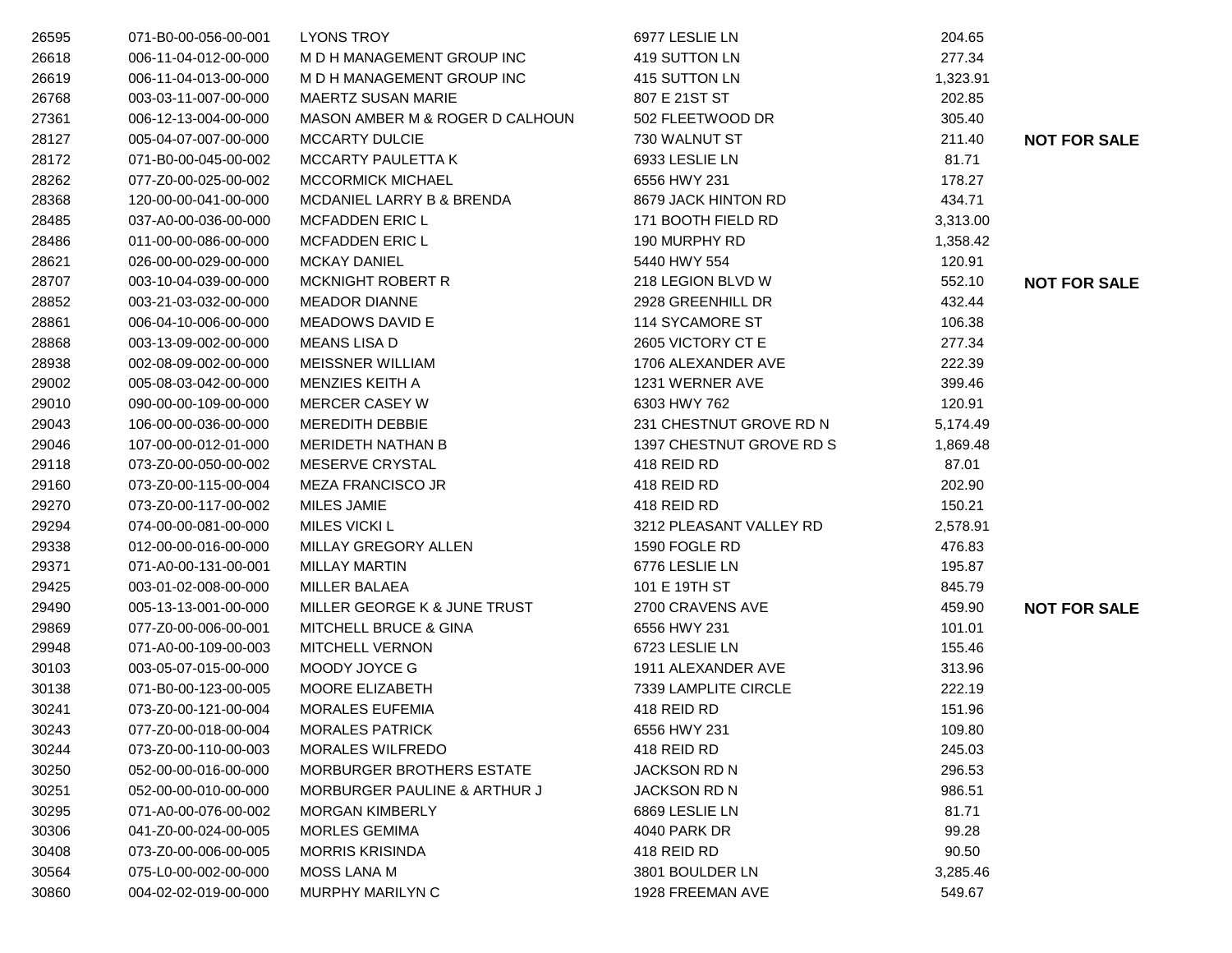| 30913 | 113-00-00-054-01-000 | <b>MURPHY SHARON M</b>                 | 6471 LITTLE HICKORY RD  | 945.74   |                     |
|-------|----------------------|----------------------------------------|-------------------------|----------|---------------------|
| 30975 | 002-04-11-022-00-000 | <b>MYERS JACK ENTERPRISES INC</b>      | 1217 SWEENEY ST         | 324.35   |                     |
| 30976 | 002-04-06-008-00-000 | <b>MYERS JACK ENTERPRISES INC</b>      | 521 PARRISH AVE E       | 334.12   |                     |
| 30981 | 103-00-00-006-00-003 | <b>MYERS KURT</b>                      | 7184 HWY 762            | 750.80   |                     |
| 31073 | 071-A0-00-046-00-003 | NAPIER CYNTHIA                         | 6746 LAMPLITE CIRCLE    | 116.83   |                     |
| 31418 | 073-Z0-00-060-00-003 | NEWTON WILLIAM & MISTY                 | 418 REID RD             | 239.77   |                     |
| 31463 | 019-A0-00-007-00-000 | NICOLAS WILLIAM C & ANGELA D           | 7416 FRENCH ISLAND RD   | 248.56   |                     |
| 32141 | 006-14-06-042-00-000 | OOST DELLA C                           | 3018 YOSEMITE DR        | 1,116.65 |                     |
| 32363 | 076-00-00-111-00-000 | OWENS JOANNA M                         | 5516 MILLERS MILL RD    | 441.72   |                     |
| 32753 | 001-09-02-014-00-000 | PALMER RONALD & STACEY                 | 1627 PAYNE AVE          | 335.94   |                     |
| 33038 | 005-03-11-001-00-000 | <b>PATTON VENTURES INC &amp;</b>       | 711 PARRISH AVE W       | 826.89   |                     |
| 33216 | 001-04-01-028-00-000 | PAYNE ALLEN                            | 306 E 5TH ST            | 143.02   | <b>NOT FOR SALE</b> |
| 33270 | 006-05-02-002-00-000 | PAYNE CHARLES B & MARGARET M           | 110 ORCHARD ST          | 94.17    | <b>NOT FOR SALE</b> |
| 33353 | 088-00-00-137-01-000 | <b>PAYNE DUFF PROPERTIES LLC</b>       | 5589 HWY 142            | 489.68   |                     |
| 33572 | 096-00-00-081-02-001 | PAYNE RANDY & MELINDA                  | 10651 KELLY CEMETERY RD | 118.60   |                     |
| 33631 | 092-00-00-002-00-000 | <b>PAYNE STEVE R &amp; KAREN</b>       | 8122 HWY 231            | 296.53   |                     |
| 33850 | 090-00-00-117-00-000 | PENDER PAMELLA                         | 3142 HWY 142            | 1,133.67 |                     |
| 33930 | 084-A0-00-037-00-000 | PERRY JAMES SYLVESTER JR               | 9249 KELLY CEMETERY RD  | 677.38   |                     |
| 33989 | 003-06-04-003-00-000 | PETTREY TRACY                          | 2229 MCCONNELL AVE      | 371.99   |                     |
| 34277 | 061-C0-00-049-00-000 | PIPER DELORES J                        | 3328 E 10TH ST          | 469.81   |                     |
| 34392 | 002-10-04-015-00-000 | POLLARD TERRY                          | 1652 GLENDALE AVE       | 57.52    |                     |
| 34393 | 002-10-04-016-00-000 | POLLARD TERRY                          | 1656 GLENDALE AVE       | 247.41   |                     |
| 34444 | 001-07-11-009-00-000 | PORTER AMANDA GIBSON                   | 725 HATHAWAY ST         | 81.95    |                     |
| 34445 | 002-05-04-024-A0-000 | PORTER AMANDA GIBSON                   | 1007 HALL ST            | 63.64    | <b>NOT FOR SALE</b> |
| 34451 | 062-B0-00-114-00-000 | PORTER CARL BRANDON                    | 1900 E 6TH ST           | 81.71    |                     |
| 34453 | 033-00-00-010-00-000 | PORTER CHARLES E & LINDA K             | 5031 WINDY HOLLOW RD    | 243.83   |                     |
| 34895 | 071-B0-00-035-00-002 | PROCTOR BEVERLY SAGO                   | 6936 LAMPLITE CIRCLE    | 222.19   |                     |
| 34900 | 073-H0-00-052-00-000 | PROCTOR VIVIAN D                       | 2140 KEENLAND PKWY      | 336.37   |                     |
| 35068 | 005-09-04-003-00-000 | <b>PYTLIK RICHARD</b>                  | 910 MCGILL ST           | 234.60   |                     |
| 35523 | 057-Z0-00-008-00-002 | RAMIAREZ GENER                         | 140 ST ANTHONY RD       | 134.40   |                     |
| 35594 | 005-10-12-023-00-000 | RATES JOANN ET AL                      | 2723 W 9TH ST           | 271.23   |                     |
| 35740 | 086-A0-00-001-00-000 | RECOMMENDED MANAGEMENT LLC             | 6340 WATERFIELD DR      | 243.83   |                     |
| 35741 | 086-A0-00-001-C0-000 | RECOMMENDED MANAGEMENT LLC             | 6330 WATERFIELD DR      | 243.83   |                     |
| 35742 | 086-A0-00-001-D0-000 | RECOMMENDED MANAGEMENT LLC             | 6320 WATERFIELD DR      | 243.83   |                     |
| 35743 | 006-18-03-005-00-000 | RECOMMENDED MANAGEMENT TEAM LLC        | 4130 HARBOR HILLS TRACE | 243.83   |                     |
| 35746 | 086-A0-00-001-A0-000 | RECOMMENDED MANAGEMENT TEAM LLC        | <b>HWY 405</b>          | 437.01   |                     |
| 35988 | 005-03-06-014-00-000 | RENFROW CHARLOTTE EVONNE               | 904 W 11TH ST           | 66.66    |                     |
| 36008 | 006-10-06-034-A0-000 | <b>RENFROW WILLIAM JR &amp; RHONDA</b> | 115 EWING RD            | 262.09   |                     |
| 36012 | 005-09-02-016-00-000 | RENFROW WILLIAM SR & GERALDINE         | 803 POINDEXTER ST       | 70.32    | <b>NOT FOR SALE</b> |
| 36083 | 073-F0-00-003-00-000 | REYNOLDS DARLENE JOY                   | 1909 REID RD            | 499.69   |                     |
| 36090 | 005-06-01-007-00-000 | <b>REYNOLDS J W &amp; GLADYS</b>       | 1435 W 9TH ST           | 81.95    | <b>NOT FOR SALE</b> |
| 36111 | 006-14-13-005-00-000 | REYNOLDS MARVIN E JR & KAREN A         | 708 DEER TRAIL          | 1,281.71 |                     |
| 36241 | 120-00-00-017-00-000 | RHODES STEVE Q & TAMMY L               | AULL RD                 | 1,030.05 |                     |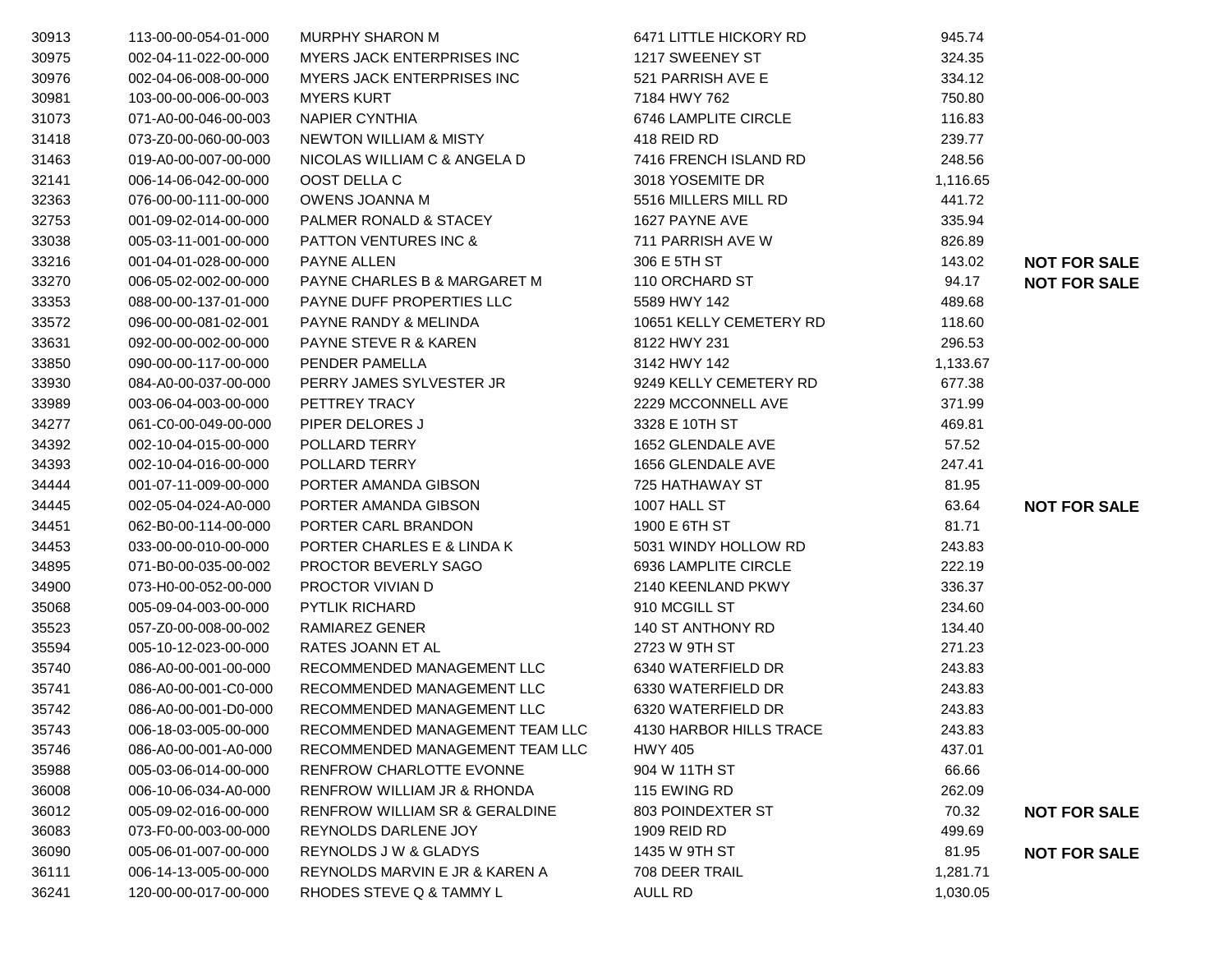| 36242 | 120-00-00-017-00-002 | RHODES TAMMY L & STEVE              | 6755 AULL RD                  | 490.88   |                     |
|-------|----------------------|-------------------------------------|-------------------------------|----------|---------------------|
| 36304 | 092-00-00-006-00-000 | RICHARDS CATALINA                   | RED HILL MAXWELL RD           | 120.91   |                     |
| 36377 | 086-A0-00-004-A0-000 | <b>RICHMOND E W</b>                 | <b>WRIGHTS LANDING RD</b>     | 384.32   |                     |
| 36424 | 006-05-07-015-00-000 | <b>RIDINGS MARY L</b>               | 1532 HERR AVE                 | 173.54   | <b>NOT FOR SALE</b> |
| 36429 | 001-09-11-019-00-000 | RIGGS ANGELA MARIE                  | 1736 MCCULLOCH AVE            | 423.89   |                     |
| 36453 | 059-00-00-067-00-002 | RILEY BRAD                          | 731 HARMONS FERRY RD W        | 371.48   |                     |
| 36662 | 007-A0-00-016-00-000 | ROACH BILLY                         | 11055 ST JOSEPH LN            | 977.35   |                     |
| 36784 | 038-E0-00-013-00-000 | ROBERTS CLARENCE D & JEAN           | 5310 ASHLAND AVE              | 915.88   | <b>NOT FOR SALE</b> |
| 36851 | 005-10-15-007-A0-000 | <b>ROBERTS JAMIE</b>                | 2630 LANCASTER AVE            | 301.77   |                     |
| 37003 | 113-00-00-104-01-000 | ROBERTS THOMAS R & BONNIE           | 8770 HWY 54                   | 633.17   |                     |
| 37086 | 005-13-01-001-00-000 | ROBINSON HUBERT T JR & DAVITA L     | 3010 CRAVENS AVE              | 406.16   |                     |
| 37092 | 002-10-04-006-00-000 | ROBINSON KEITH M & PAULA L          | 1677 PARKDALE DR S            | 251.70   |                     |
| 37179 | 055-00-00-009-05-000 | ROBY MARY SPOA TRUST                | 110 CARLTON DR                | 7,027.82 |                     |
| 37250 | 071-A0-00-140-00-004 | ROGERS CAROLYN                      | 6830 LESLIE LN                | 187.09   |                     |
| 37370 | 073-Z0-00-108-00-002 | <b>ROSS HARLAN</b>                  | 418 REID RD                   | 236.28   |                     |
| 37535 | 085-00-00-009-00-003 | RUDISELL BRIAN                      | 7848 HWY 2830                 | 520.76   |                     |
| 37828 | 003-25-03-021-00-000 | SADDLER SHAUNA                      | 4334 LANDSDOWNE N             | 1,880.55 |                     |
| 37851 | 073-Z0-00-122-00-004 | <b>SALAZAR HOMERO</b>               | 418 REID RD                   | 187.09   |                     |
| 37900 | 005-04-12-005-00-000 | <b>SAMPSON ERNIE</b>                | 1111 W 9TH ST                 | 246.82   |                     |
| 37901 | 006-08-02-030-00-000 | <b>SAMPSON ERNIE</b>                | 53 GILMOUR CT                 | 248.65   |                     |
| 37902 | 006-09-02-024-00-000 | <b>SAMPSON ERNIE</b>                | 1702 LOCK AVE                 | 218.73   |                     |
| 37903 | 001-09-11-018-00-000 | <b>SAMPSON ERNIE</b>                | 1734 MCCULLOCH AVE            | 313.37   |                     |
| 37904 | 020-00-00-012-01-000 | <b>SAMPSON ERNIE</b>                | 620 HWY 1554                  | 1,650.43 |                     |
| 37910 | 005-04-12-008-00-000 | SAMPSON ROY COAL CO INC             | 811 PLUM ST                   | 181.48   |                     |
| 37911 | 005-06-03-013-00-000 | SAMPSON ROY E JR                    | 1426 W 9TH ST                 | 321.90   |                     |
| 37912 | 005-06-03-014-00-000 | SAMPSON ROY E JR                    | 1422 W 9TH ST                 | 350.62   |                     |
| 37973 | 058-00-00-146-00-000 | SANDERS CHARLES ROBERT & VIOLA M    | 972 BROWNS VALLEY RED HILL RD | 2,585.94 |                     |
| 38000 | 005-03-14-012-00-000 | <b>SANDERS ROBERT</b>               | 900 W 13TH ST                 | 109.41   |                     |
| 38049 | 071-A0-00-056-00-005 | SANTOS ANGELA                       | 6804 LAMPLITE CIRCLE          | 99.28    |                     |
| 38051 | 073-Z0-00-114-00-002 | SANTOS JESENNIA                     | 418 REID RD                   | 352.17   |                     |
| 38174 | 071-Z0-00-012-00-002 | <b>SCHARTUNG BRANDON</b>            | 6845 HWY 2830                 | 125.62   |                     |
| 38340 | 005-12-01-010-00-000 | SCHROADER CALVIN SHELBY             | 1921 MCFARLAND AVE            | 199.94   |                     |
| 38511 | 073-Z0-00-059-00-003 | <b>SEATON TINA</b>                  | 418 REID RD                   | 109.80   |                     |
| 38521 | 005-03-12-013-00-000 | SECRETARY OF VETERANS AFFAIRS       | 1219 NASSAU AVE               | 277.34   |                     |
| 38632 | 001-09-12-001-00-000 | <b>SHADRICK ERNEST &amp; MAGGIE</b> | 2027 HUGHES AVE               | 208.72   |                     |
| 38694 | 005-10-04-005-00-000 | SHAUNTEE MARY HELEN                 | 2015 W 9TH ST                 | 263.92   |                     |
| 38850 | 003-03-07-012-00-000 | SHEPHERD DONALD & GLORIA J          | 916 E 19TH ST                 | 279.17   |                     |
| 38903 | 071-B0-00-209-00-002 | SHIREL KENNEY                       | 6924 LEAH LN                  | 222.19   |                     |
| 39008 | 005-01-01-015-00-000 | <b>SHOWN EVELYN</b>                 | 630 CEDAR ST                  | 224.26   |                     |
| 39090 | 005-01-08-028-00-000 | SIGAR MELISSA A                     | 727 WALNUT ST                 | 277.34   |                     |
| 39264 | 073-Z0-00-112-00-003 | SIMPSON ROXIE                       | 418 REID RD                   | 132.66   |                     |
| 39351 | 015-A0-00-038-00-000 | SINNETT JAMES & JANICE              | 7034 HWY 815                  | 230.96   |                     |
| 39352 | 015-A0-00-039-00-000 | SINNETT JAMES JANICE & EMMA         | <b>HWY 815</b>                | 173.58   |                     |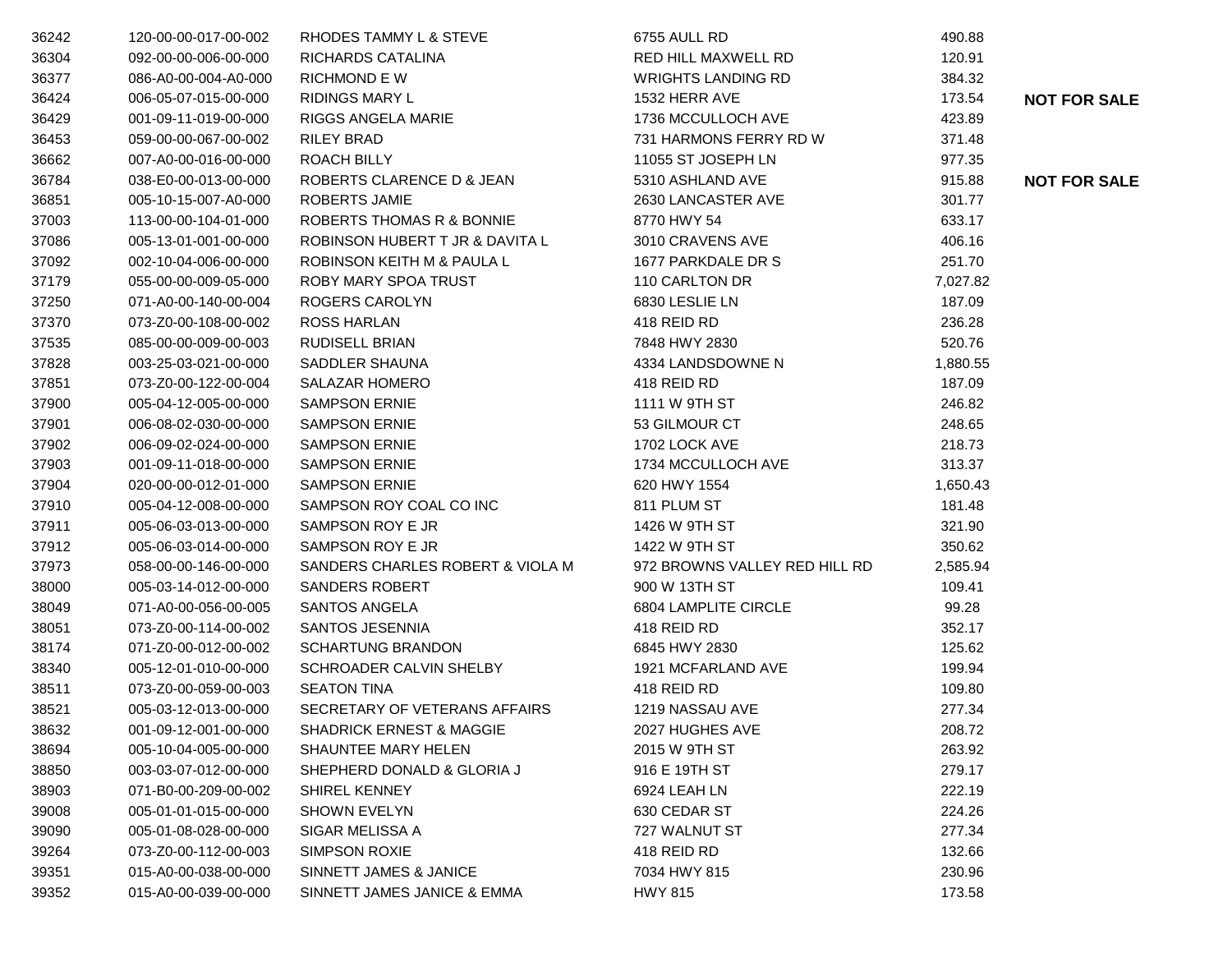| 39355 | 002-05-04-010-00-000 | SINNETT MARY ELIZABETH             | 1000 JACKSON ST             | 60.58    |                     |
|-------|----------------------|------------------------------------|-----------------------------|----------|---------------------|
| 39432 | 073-Z0-00-025-00-001 | <b>SLACK JESSE</b>                 | 418 REID RD                 | 213.41   |                     |
| 39566 | 003-07-07-009-00-000 | SMITH BRIAN C                      | 504 E 27TH ST               | 429.98   |                     |
| 39714 | 006-09-02-007-00-000 | <b>SMITH JUNIUS K</b>              | 1617 OHIO ST                | 357.92   |                     |
| 39739 | 071-A0-00-152-00-002 | <b>SMITH MARY</b>                  | 6878 LESLIE LN              | 169.52   |                     |
| 39801 | 071-B0-00-050-00-004 | <b>SMITH RETA</b>                  | 6953 LESLIE LN              | 187.09   |                     |
| 39817 | 071-A0-00-119-00-007 | <b>SMITH ROBIN &amp; RACHEL</b>    | 6724 LESLIE LN              | 134.40   |                     |
| 39839 | 006-06-06-006-00-000 | <b>SMITH SANDRA F</b>              | 1523 W 4TH ST               | 269.38   |                     |
| 39911 | 107-00-00-033-00-000 | SNELSON JESSIE OLIVER              | <b>GOBLER FORD RD</b>       | 114.70   |                     |
| 39913 | 002-08-03-008-00-000 | SNIDER KENNETH E                   | 1701 LEITCHFIELD RD         | 970.90   |                     |
| 39947 | 071-A0-00-035-00-003 | SNYDER MELLISSA                    | <b>6871 LAMPLITE CIRCLE</b> | 169.52   |                     |
| 39948 | 001-03-04-019-00-000 | SNYDER MICHAEL G                   | 627 DAVIESS ST              | 429.37   |                     |
| 40009 | 001-08-07-010-00-000 | SORRELLS ROBERT A & SANDRA         | 726 STONE ST                | 209.57   |                     |
| 40205 | 004-22-28-003-00-000 | SPENCER BARRY L & CARLA A          | 2349 SECRETARIAT DR         | 1,322.12 |                     |
| 40295 | 084-00-00-057-00-000 | <b>SPURRIER STEVE</b>              | 8931 AUBREY RD              | 742.00   |                     |
| 40333 | 003-12-10-019-00-000 | STALLINGS CHRISTOPHER A            | 608 STOCKTON DR             | 669.34   | <b>NOT FOR SALE</b> |
| 40723 | 059-A0-00-042-00-000 | STEWART EDWARD R ESTATE            | 390 HWY 140 W               | 164.80   |                     |
| 40731 | 005-06-06-038-00-000 | <b>STEWART JAMES M</b>             | 1222 W 11TH ST              | 216.29   |                     |
| 40786 | 058-00-00-026-00-000 | STILLEY JERRY T & DENISE O         | 10088 HWY 431               | 786.30   |                     |
| 40811 | 096-00-00-034-00-005 | <b>STINNETT KEVIN</b>              | 347 POTTS RD                | 83.48    |                     |
| 40824 | 003-10-05-016-00-000 | STINNETT MARY LOU                  | 3207 JEFFERSON ST           | 380.55   |                     |
| 41275 | 003-01-01-004-00-000 | <b>SUNN WILLIAM LOGAN</b>          | 109 W 19TH ST               | 562.48   |                     |
| 41312 | 073-F0-00-046-00-000 | SUTHERLAND JAMES JR & AMANDA M     | 4920 CAMBRIDGE DR           | 1,223.20 | <b>NOT FOR SALE</b> |
| 41336 | 071-A0-00-073-00-004 | <b>SUTTON KEITH</b>                | 6881 LESLIE LN              | 151.96   |                     |
| 41393 | 073-B0-00-017-00-000 | SWEENEY JOHN M & WANDA M           | 4925 GRAHAM LN              | 977.35   |                     |
| 41451 | 003-38-09-334-00-000 | SZETELA TINA M                     | 2987 SUMMER POINT CT        | 3,441.76 | <b>NOT FOR SALE</b> |
| 41617 | 006-04-02-015-00-000 | TAPP MAKAYLA ERIN NICOLE           | 29 PLUM ST                  | 227.88   |                     |
| 41710 | 003-01-11-011-00-000 | <b>TAYLOR EDWIN E</b>              | 2207 FREDERICA ST           | 1,590.12 |                     |
| 42029 | 059-A0-00-015-00-000 | THE PACIFIC WEST GROUP INC         | 209 HWY 140 W               | 208.72   |                     |
| 42856 | 041-Z0-00-014-00-003 | <b>TOMAS MAGDALENA</b>             | 4040 PARK DR                | 101.01   |                     |
| 42935 | 003-10-02-024-00-000 | TOOTERS LAWN MOWERS PARTS & REPAIR | 3210 JEFFERSON ST           | 634.53   |                     |
| 42941 | 005-05-08-004-00-000 | TORRES KERRI A & ANGEL L III       | 708 GEORGE ST               | 84.99    | <b>NOT FOR SALE</b> |
| 43347 | 097-Z0-00-069-00-005 | <b>TUCKER JASON</b>                | 8400 HWY 405                | 819.31   |                     |
| 43467 | 004-04-05-001-00-000 | TURNER THOMAS A JR & JANET         | 800 HILL AVE                | 552.10   |                     |
| 43693 | 034-00-00-030-00-000 | VANCE DOUGLAS W                    | 4564 HWY 554                | 1,298.72 |                     |
| 43844 | 071-A0-00-094-00-004 | <b>VELASCO OTILIO HERNANDEZ</b>    | 6783 LESLIE LN              | 108.08   |                     |
| 44293 | 102-00-00-066-00-004 | <b>WALTON ANDREW C</b>             | 6420 OLD STATE RD           | 90.50    |                     |
| 44390 | 005-09-08-005-00-000 | WARD NEILL T                       | 1119 WERNER AVE             | 295.64   |                     |
| 44603 | 122-00-00-067-01-001 | <b>WATHEN JOHN &amp; ANGELA</b>    | 8159 CRISP RD               | 573.45   |                     |
| 44664 | 005-04-05-022-00-000 | <b>WATKINS KEITH</b>               | 625 POPLAR ST               | 94.12    |                     |
| 44667 | 005-10-11-006-00-000 | <b>WATKINS LAURA E</b>             | 2523 W 8TH ST               | 319.48   | <b>NOT FOR SALE</b> |
| 44683 | 062-B0-00-074-00-000 | <b>WATSON BRENDA JUNE &amp;</b>    | 2004 MCCULLOCH AVE          | 173.58   |                     |
| 44687 | 073-Z0-00-076-00-001 | <b>WATSON GLENN ESTATE</b>         | 418 REID RD                 | 90.50    |                     |